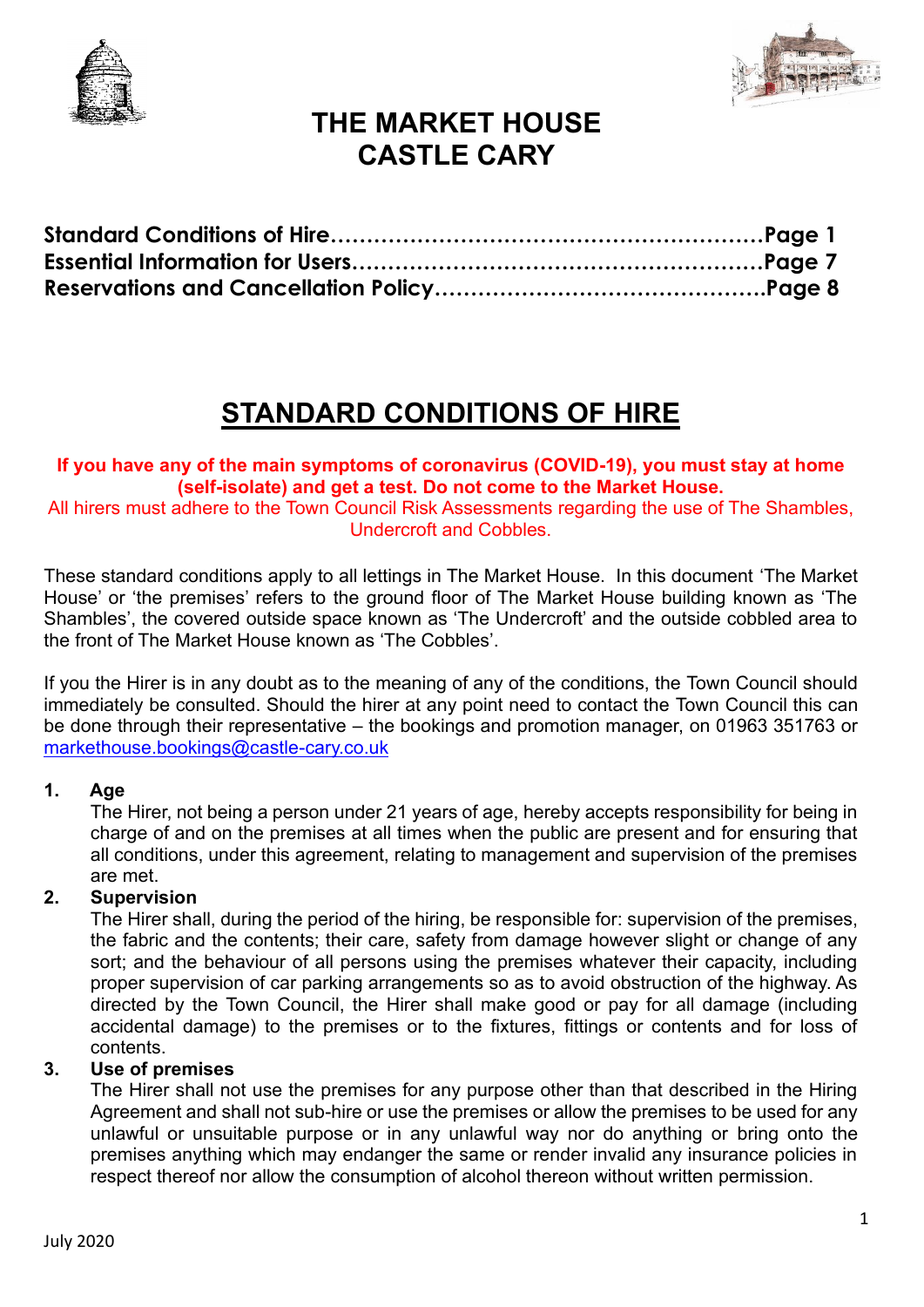



#### **4. Insurance and indemnity**

A)The Hirer shall be liable for:

(i) the cost of repair of any damage (including accidental and malicious damage) done to any part of the premises including the curtilage thereof or the contents of the premises (ii)all claims, losses, damages and costs made against or incurred by CCTC, their employees, volunteers, agents or invitees in respect of damage or loss of property or injury to persons arising as a result of the use of the premises (including the storage of equipment) by the Hirer, and (iii) all claims, losses, damages and costs made against or incurred by CCTC, their employees, volunteers, agents or invitees as a result of any nuisance caused to a third party as a result of the use of the premises by the Hirer, and subject to sub-clause (B), the Hirer shall indemnify and keep indemnified accordingly each member of the the CCTC employees, volunteers, agents and invitees against such liabilities.

B) CCTC shall take out adequate insurance to insure the liabilities described in sub- clauses (A)(i) above and may, in its discretion and in the case of non-commercial hirers, insure the liabilities described in sub-clauses (A) (ii) and (iii) above. CCTC shall claim on its insurance for any liability of the Hirer hereunder but the Hirer shall indemnify and keep indemnified each member of the the CCTC employees, volunteers, agents and invitees against (a) any insurance excess incurred and (b) the difference between the amount of the liability and the monies received under the insurance policy.

C) Where CCTC does not insure the liabilities described in sub-clauses (a)(ii) and (iii) above, the Hirer shall take out adequate insurance to insure such liability and on demand shall produce the policy and current receipt or other evidence of cover. Failure to produce such policy and evidence of cover will render the hiring void and enable the Town Council to rehire the premises to another Hirer.

The Market House is insured against any claims arising out of its **own** negligence.

#### 5. **Gaming, betting and lotteries**

The Hirer shall ensure that nothing is done on or in relation to the premises in contravention of the law relating to gaming, betting and lotteries.

#### **6. Music Copyright licensing**

The hirer shall ensure that the arrangements for licensing with respect to Performing Right Society (PRS) and the Phonographic Performance Licence (PPL) are adequate for the intended activities.

#### **7. Film**

Children shall be restricted from viewing age-restricted films classified according to the recommendations of the British Board of Film Classification. Hirers should ensure that they have the appropriate copyright licences for film.

#### **8. Childcare Act 2006**

The Hirer shall ensure that any activities open to the public for children less than eight years of age comply with the provisions of the Childcare Act and the Safeguarding Vulnerable groups Act, and only fit and proper persons who have passed the appropriate Disclosure and Barring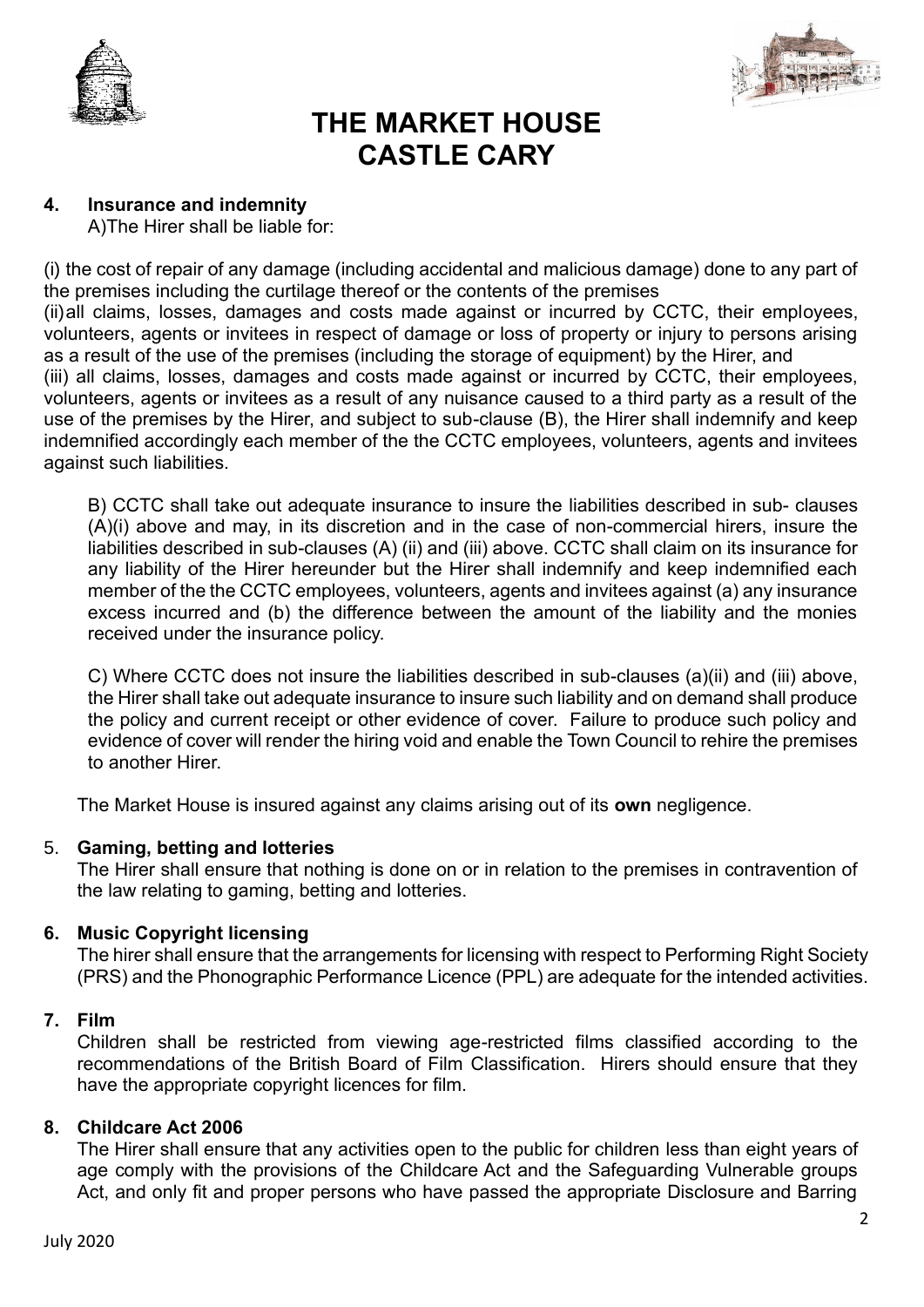



Service checks should have access to the children. Checks may also apply where children over eight and vulnerable adults are taking part in activities open to the public. The Hirer shall provide The Market House management committee with a copy of their DBS check and Child Protection Policy on request.

#### **9. Public safety compliance**

The Hirer shall comply with all conditions and regulations made in respect of the premises by the Local Authority, the Licensing Authority, and The Market House's Fire Risk Assessment or otherwise, particularly in connection with any event which constitutes regulated entertainment, at which alcohol is sold or provided or which is attended by children. These documents are available to view on the website [\(http://www.castle-cary.co.uk/the-market-house/\)](http://www.castle-cary.co.uk/the-market-house/) or on request at The Market House.

The hirer should call the Fire Service to any outbreak of fire, however slight, and details shall be given to the Town Council

In advance of any activity whether regulated entertainment or not the Hirer shall check the following items:

- That all escape routes are free of obstruction and can be safely used for instant free public exit.
- That any fire doors are not wedged open.
- That there are no obvious fire hazards on the premises.

Should the hirer need to use the ladder, they must inform The Market House management committee of their intentions and use the ladder in accordance with the health and safety guidance available in The Market House or online.

#### **10. Noise**

The Hirer shall ensure that the minimum of noise is made on arrival and departure, particularly late at night and early in the morning. The Hirer shall, if using sound amplification equipment, comply with any other licensing condition for the premises. The premises licence is available on the website (http://www.castle-cary.co.uk/the-market-house).

#### **11. Drunk and disorderly behaviour and supply of illegal drugs**

The Hirer shall not permit any illegal drugs to be brought onto the premises. Drunk and disorderly behaviour shall not be permitted either on the premises or in its immediate vicinity. The hirer must ask any person suspected of being drunk, under the influence of drugs or who is behaving in a violent or disorderly way to leave the premises in accordance with the Licensing Act 2003.

#### **12. Health and hygiene**

The Hirer shall, if preparing, serving or selling food, observe all relevant food health and hygiene legislation and regulations. It is the hirer's responsibility to ensure that any 'outside' caterers have the required FSA registration. Please note there is not fridge or cooking facilities on site.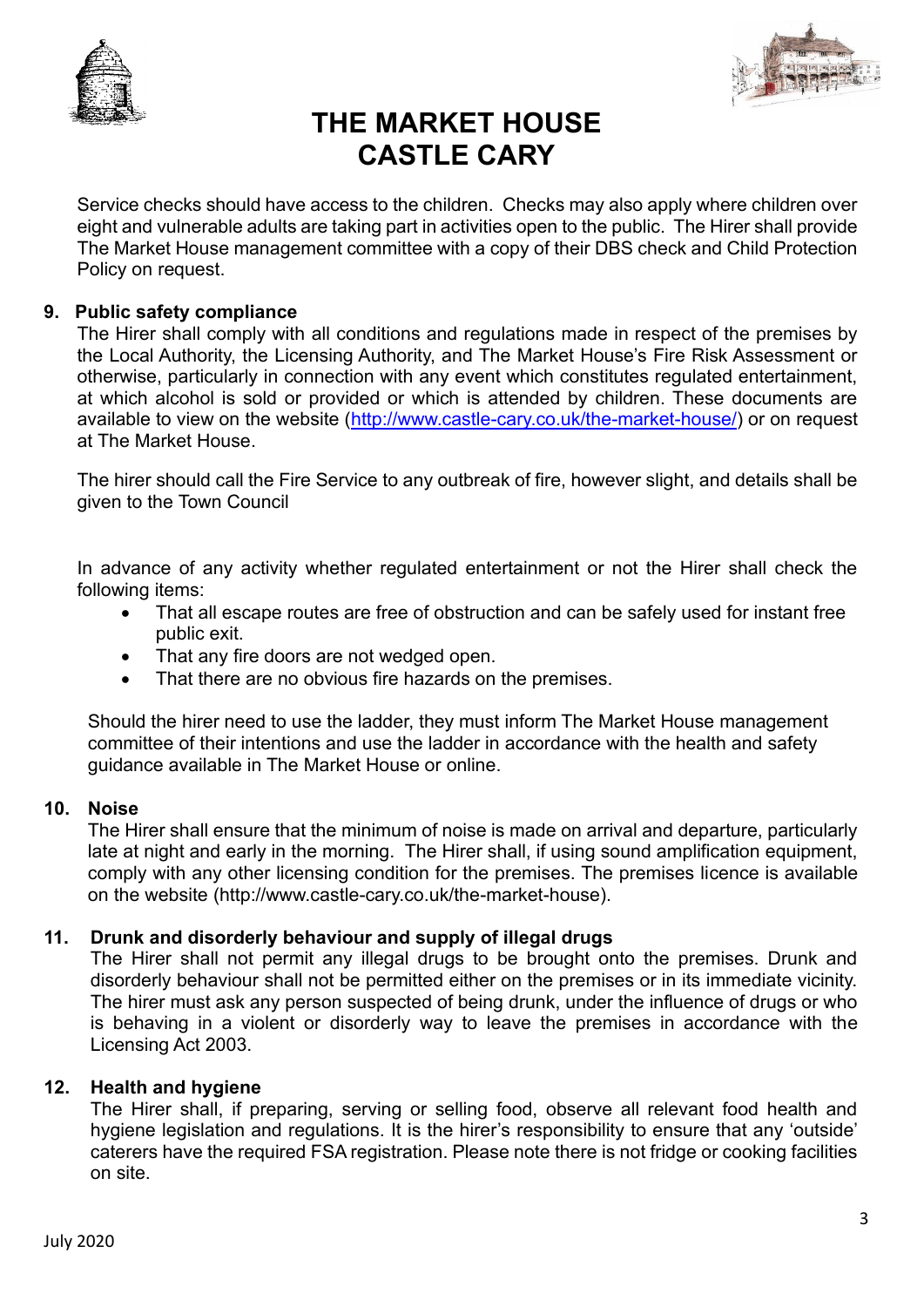



#### **13. Electrical appliance safety**

The Hirer shall ensure that any electrical appliances brought by them to the premises and used there shall be safe, in good working order, and used in a safe manner in accordance with the Electricity at Work Regulations 1989.

#### **14. Users Property**

No equipment should be stored without agreement. CCTC accepts no responsibility for any stored equipment or other property brought on to or left at the premises, and all liability for loss or damage is hereby excluded. All equipment and other property must be removed by the hirer at the end of each hiring or fees may be charged for each day or part of a day at the hire fee per hiring until the same is removed.

The Town Council may, use its discretion in any of the following circumstances:

- (a) Failure by the Hirer either to pay any charges in respect of stored equipment or to remove the items within 7 days after the agreed storage period has ended.
- (b) Failure by the Hirer to dispose of any property brought on to the premises for the purposes of the hiring. This may result in the Town Council disposing of any such items by sale or otherwise on such terms and conditions as it thinks fit, and charge the Hirer any costs incurred in storing and selling or otherwise disposing of the same.

#### **15. Smoking**

The Hirer shall, and shall ensure that the Hirer's invitees comply with the prohibition of smoking in public places provisions of the Health Act 2006 and regulations made there under. Any person who breaches this provision shall be asked to leave the premises. The Hirer shall ensure that anyone wishing to smoke does so outside and disposes of cigarette ends, matches etc. in a tidy and responsible manner, so as not to cause a fire. (The Undercroft is a no smoking area). Electronic cigarettes are not permitted on the premises.

#### **16. Accidents and dangerous occurrences**

Any failure of equipment belonging to CCTC must also be reported **as soon as possible**. The Hirer must report all accidents taking place on the premises to a member of The Town Council **as soon as possible** and complete the relevant section in the Market House accident book.

Hirers should note that the access to the Round House has steep steps, uneven surfaces and a low door frame and hirers should take extreme care when accessing and leaving the building.

#### **17. Explosives and flammable substances**

The hirer shall ensure that:

(a) Highly flammable substances are not brought into, or used in any part of the premises

and that: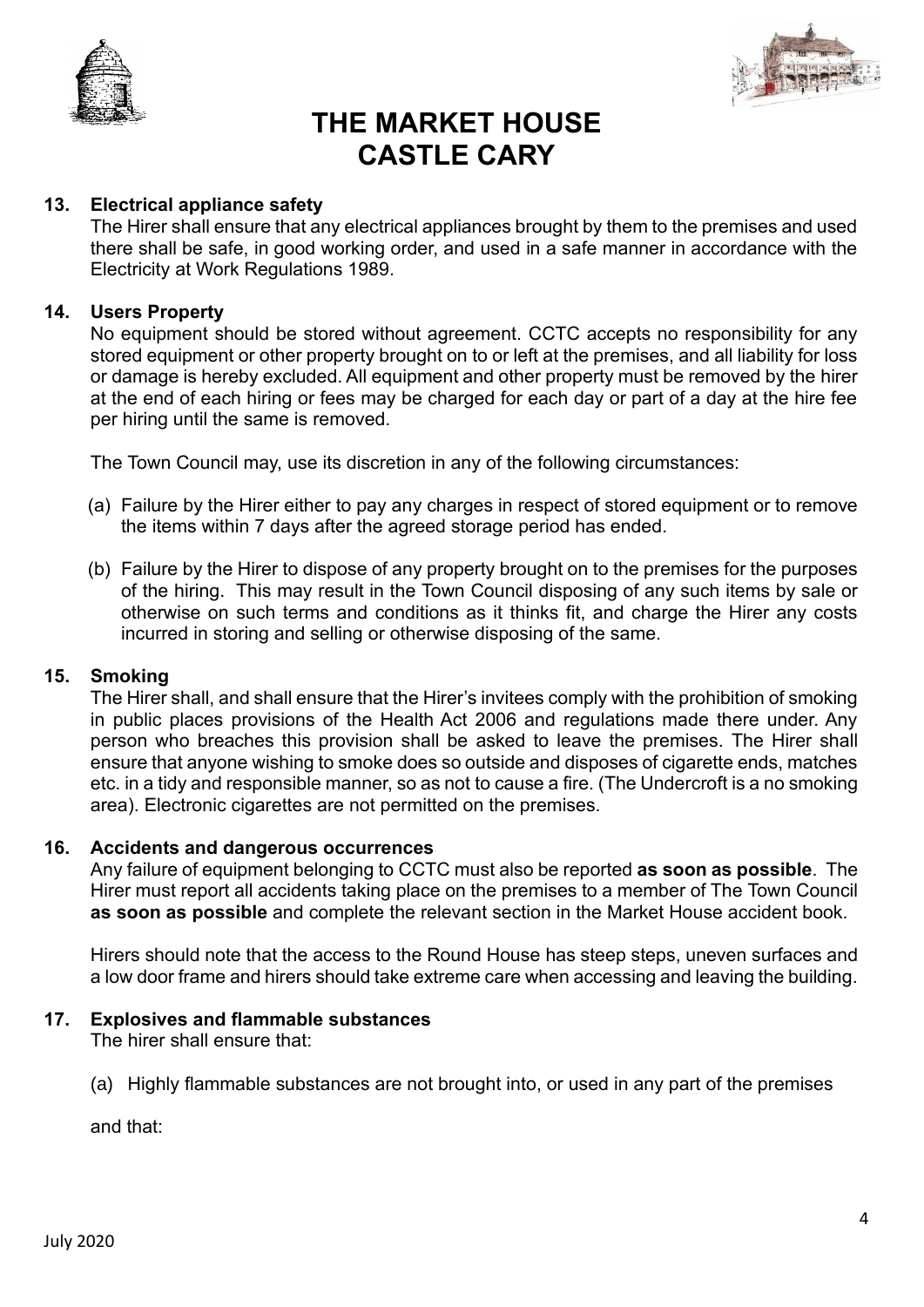



(b) No internal decorations of a combustible nature (e.g. polystyrene, cotton wool) shall be erected without the consent of the Town Council. No decorations are to be put up near light fittings or heaters.

#### **18. Heating and Cooking**

The Hirer shall ensure that no heating appliances shall be used on the premises without the consent of the Town Council. Any street food vendors shall take precautions to protect the cobbles from spillages (e.g. Oil, flour etc.) and shall clear away any spillages. This includes oil leaks from any vehicles parked on the Cobbles.

#### **19. Animals**

The Hirer shall ensure that no animals (including birds) except assistance dogs are brought into the premises, other than for a special event agreed to by the Town Council.

#### **20. Fly posting**

The Hirer shall not carry out or permit fly posting or any other form of unauthorised advertisements for any event taking place at the premises, and shall indemnify and keep indemnified each member of The Market House management committee accordingly against all actions, claims and proceedings arising from any breach of this condition. Failure to observe this condition may lead to prosecution by the local authority.

#### **21. Sale of goods**

The Hirer shall, if selling goods as a commercial venture on the premises, comply with Fair Trading Laws and any code of practice used in connection with such sales. In particular, the Hirer shall ensure that the total prices of all goods and services are prominently displayed, as shall be the organiser's name and address and that any discounts offered are based only on Manufacturers' Recommended Retail Prices.

#### **22. Cancellation**

If the Hirer wishes to cancel the booking before the date of the event the Hire will be subject to the cancellation policy. The Town Council reserves the right to cancel this hiring in the event of:

(a) the premises being required for use as a Polling Station for a Parliamentary or Local Government election or by-election.

(b) The Market House management committee reasonably considering that (i) such hiring will lead to a breach of licensing conditions, if applicable, or other legal or statutory requirements, or (ii) unlawful or unsuitable activities will take place at the premises as a result of this hiring.

(c) the premises becoming unfit for the use intended by the Hirer.

(d) an emergency requiring use of the premises as a shelter for the victims of flooding, snowstorm, fire, explosion or those at risk of these or similar disasters.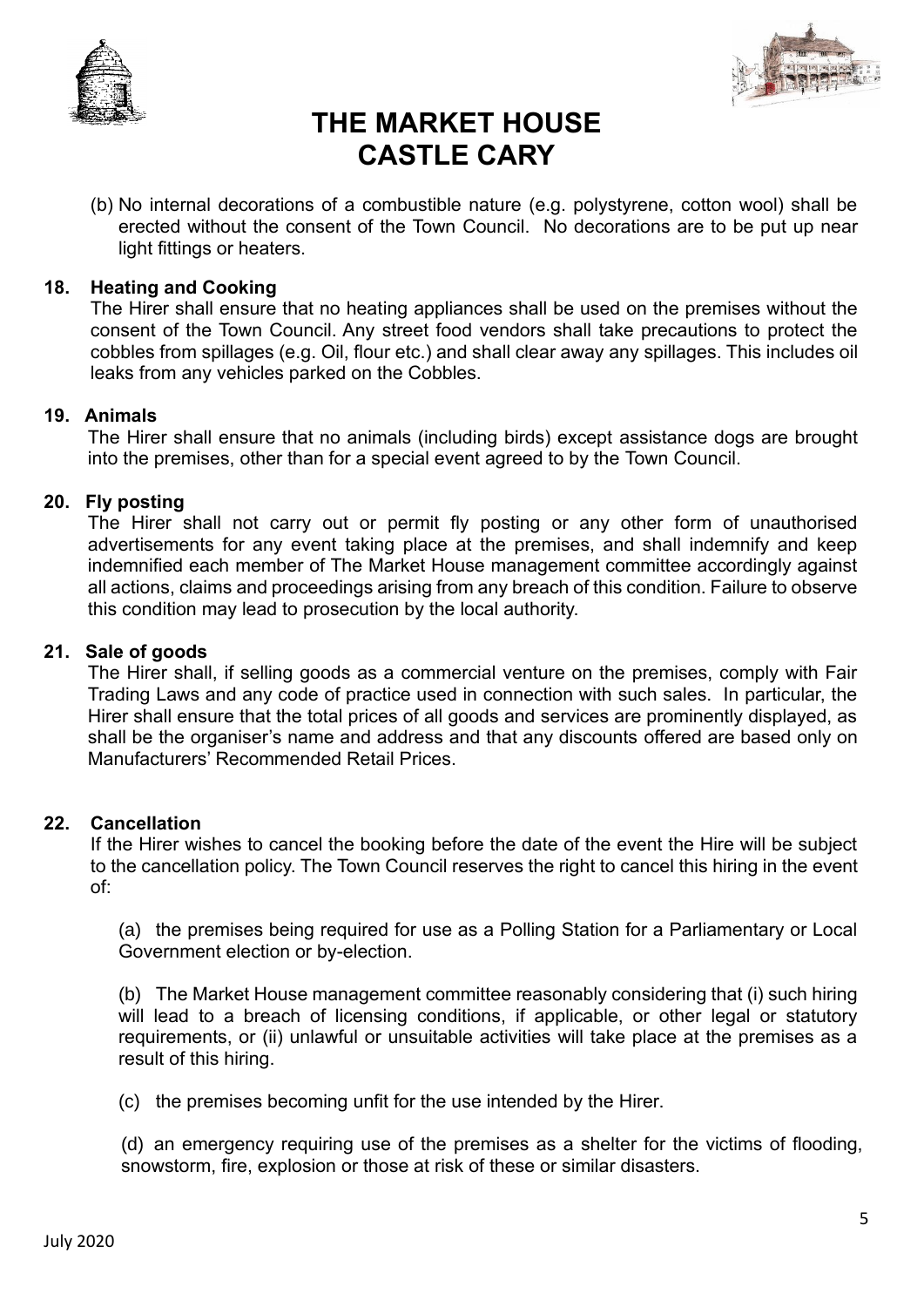



(e) where a hirer has booked a significant series of dates, the Town Council reserves the right to cancel or move up to two bookings per year. This will only be done where the Shambles is needed for major one-off bookings or for a booking of significant benefit to the community. The Town Council group will give at least three months' notice of cancellation and make every effort to find an alternative date and time for the cancelled booking.

In any such case the Hirer shall be entitled to a refund of any deposit already paid, but CCTC shall not be liable to the Hirer for any resulting direct or indirect loss or damages whatsoever.

#### **23. End of hire**

The Hirer shall be responsible for leaving the premises and surrounding area in a clean and tidy condition, properly locked and secured unless directed otherwise and any contents temporarily removed from their usual positions properly replaced, otherwise The Town Council shall be at liberty to make an additional charge.

#### **24. No alterations**

No alterations or additions may be made to the premises nor may any fixtures be installed or placards, decorations or other articles be attached in any way to any part of the premises without the prior written approval of the Town Council. Any alteration, fixture or fitting or attachment so approved shall at the discretion of the Town Council remain in the premises at the end of the hiring. It will become the property of CCTC unless removed by the Hirer who must make good to the satisfaction of the Town Council any damage caused to the premises by such removal.

#### **25. No rights**

The Hiring Agreement constitutes permission only to use the premises and confers no tenancy or other right of occupation on the hirer.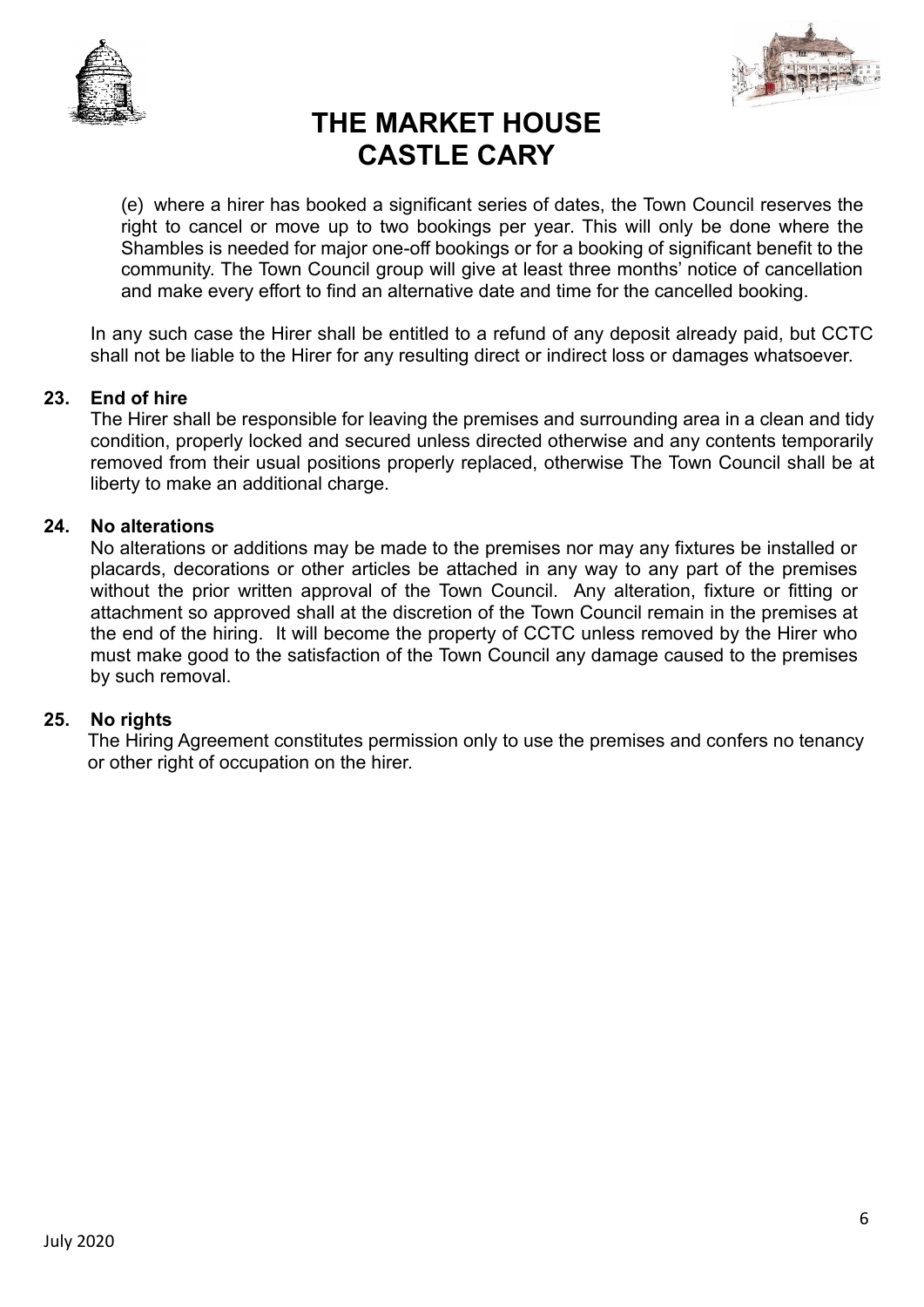



# **ESSENTIAL INFORMATION FOR THE SHAMBLES**

### **PLEASE DO**

- Advise all the attendees of the 'House Keeping Rules' e.g. fire exits, emergency assembly point, toilet. It is a no smoking building – including the Undercroft.
- (iii) Make sure you are familiar with the emergency exit route. The disabled gate is bolted but can be opened easily from inside the Undercroft. The large wooden door should be unbolted but need not be opened.
- (iv)Supervise young children appropriately flagstone floors can be very hard!
- (v) Warn people with poor eye sight about uneven steps and floors.
- (vi)Use hearing loop if you wish
- (vii) Replace furniture in "default" layout block of 4 tables with 12 chairs. Diagram available on cupboard door and in folder.
- (viii) Sweep up/mop up any mess or spills broom and dustpan in the boiler cupboard
- (ix)Take all your rubbish home and leave the place as clean and tidy as you can.
- (x) Report any breakages, defects etc.
- (xi)You should bring your own:

-Tea towels, washing-up liquid, dish*-*cloths etc.

-Paper for the flip chart, if you choose to use it

-Lap top if you are using the digital projector

### **PLEASE DON'T**

Leave the building unattended and unlocked at any time.

Block fire exits (main wooden doors and door to lobby/offices).

Re-arrange furniture, equipment or leaflet stands in the lobby unless authorised to do so. The lobby may be in use by others during your booking.

Leave any food (inc. coffee, tea, sugar etc.) or tea towels, cloths etc. in the Tea Bar.

Alter the position of the lights unless authorised to do so.

Use the digital projector etc. unless authorised to do so.

### **PLEASE REMEMBER**

- (f) WHEN YOU LEAVE: Have you changed the heating controls? If so please put them back to how you found them.
- (g) If you are doing your own locking up, make sure you follow the instructions you have been given. If the locking up is being done for you, please wait until someone arrives to lock up before leaving the building.
- (h) The First Aid Box is located in The Lobby on the shelf by the desk, along with The Accident Book. The Fire Assembly point is outside the Post Office on Bailey Hill.